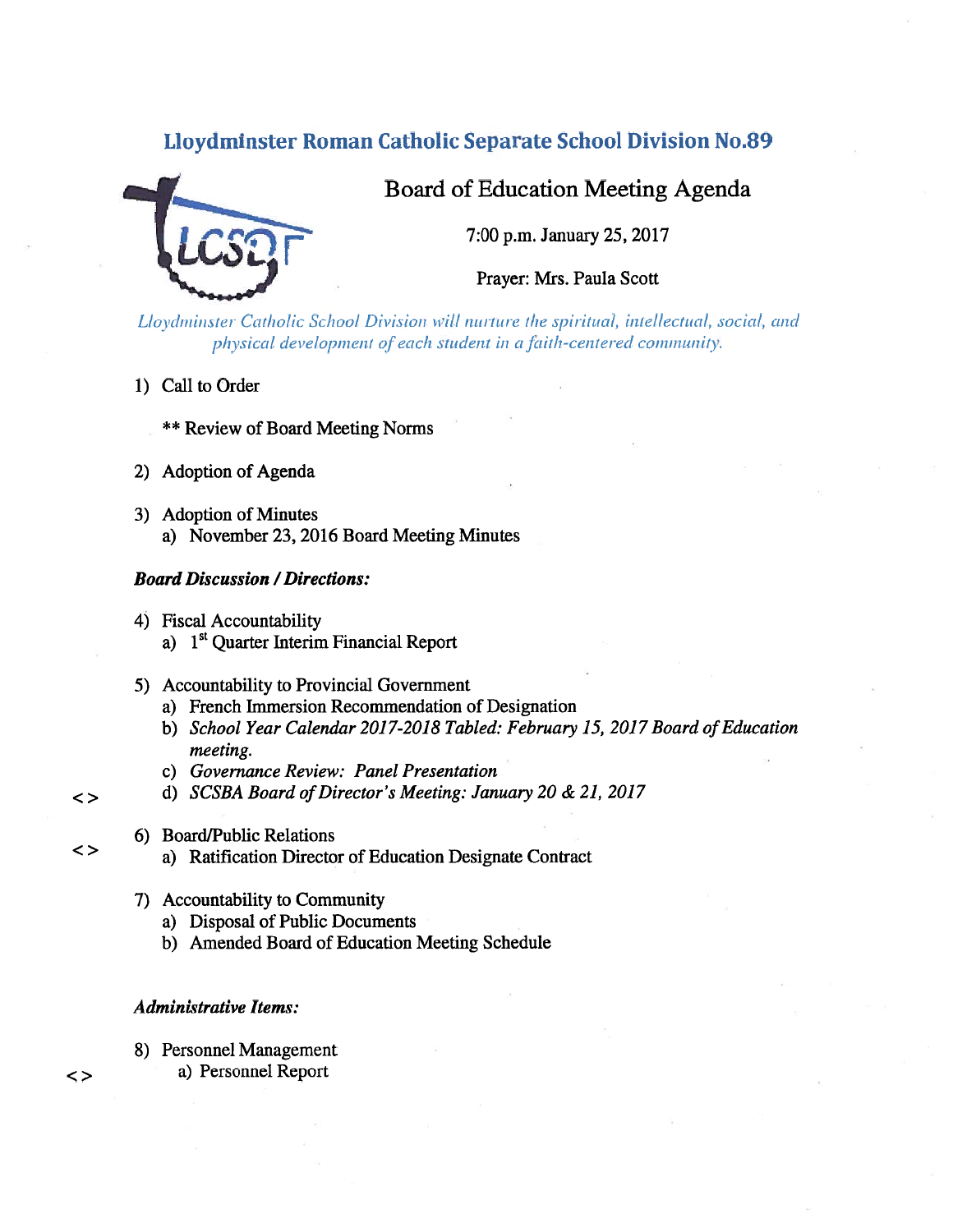# 9) Information Items

a) Alberta Electoral Boundaries Commission

- 10) Correspondence
- 11) Identification of Emergent Items:
- 12) Closing Prayer
- 13) Adjournment

February Prayer: Mr. Calvin Fendelet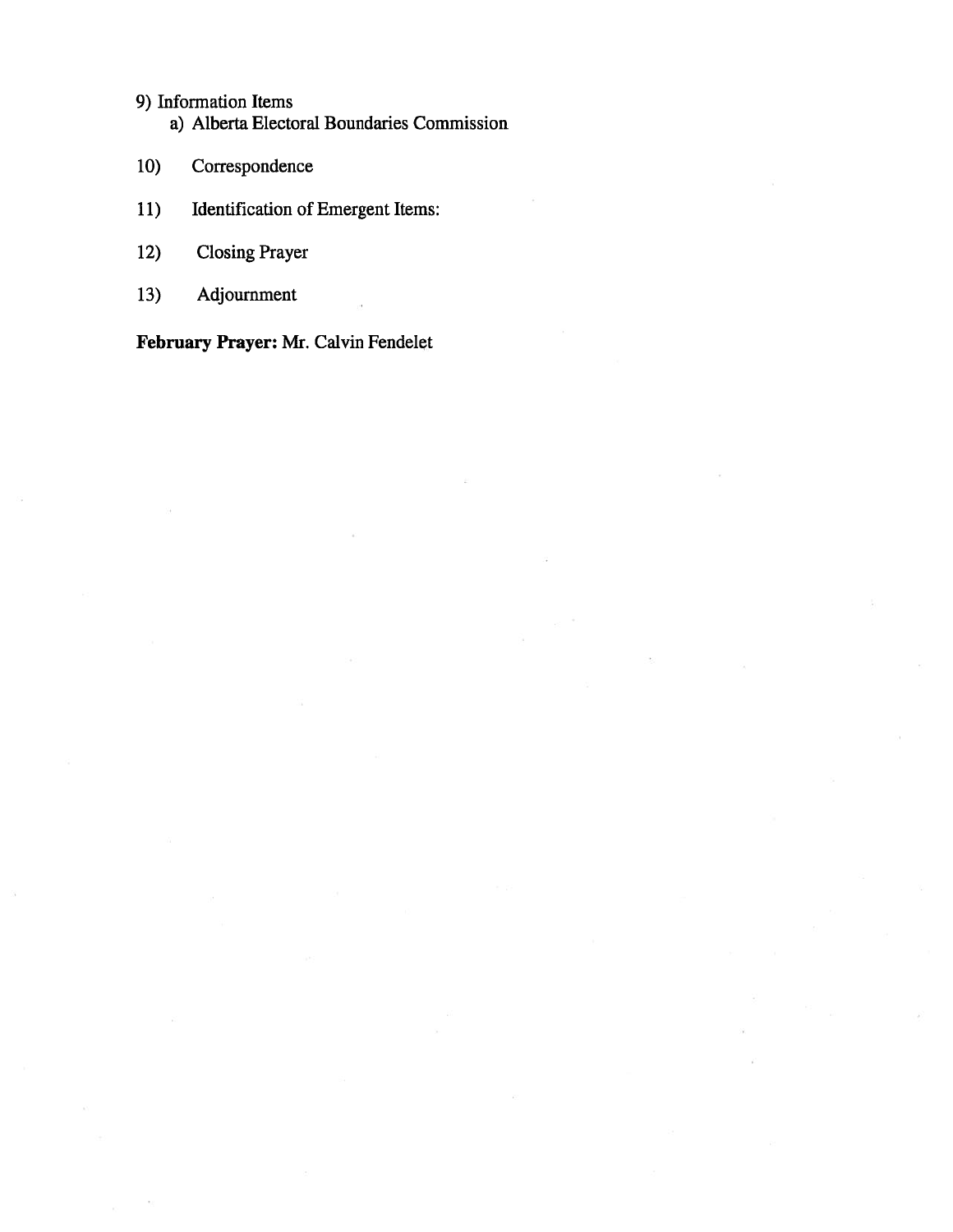# LLOYDMINSTER R.C.S.S.D. #89

# BOARD OF EDUCATION MINUTES

To

## January 25, 2017

TIME AND PLACE: The meeting commenced at 7:02 p.m. in the Board Room.

**ATTENDANCE:** Mrs. Paula Scott (chaired) Mrs. Michelle Rusteika Mr. Chris Carnell Mrs. Laurie Makichuk Mrs. Jill Wytrykusz Mr. Calvin Fendelet (conference call)

> Mr. Doug Robertson, Director of Education Designate Mr. Kevin Kusch, Deputy Director of Learning

ABSENT: Mrs. Erin MacDuff

Mr. Aubrey Patterson, Director of Education Mrs. Melanie Stelmaschuk, Chief Financial Officer

Prayer led by Mrs. Paula Scott.

17/01/25-01 Mr. Calvin Fendelet moved that the Board of Education approve the Agenda agenda, as presented.

#### **CARRIED**

17/01125-02 Mrs. Laurie Makichuk moved that the Board of Education approve November 23, 2016 the November 23, 2016 Board meeting minutes, as presented. **Minutes** 

#### **CARRIED**

17/01/25-03 Mr. Chris Carnell moved that the Board of Education adopt the  $1<sup>st</sup>$  Quarter  $1<sup>st</sup>$  Quarter Interim Financial Report, as presented. Interim Financial Report

#### **CARRIED**

17/01/25-04 Mrs. Michelle Rusteika moved that the Board of Education approve